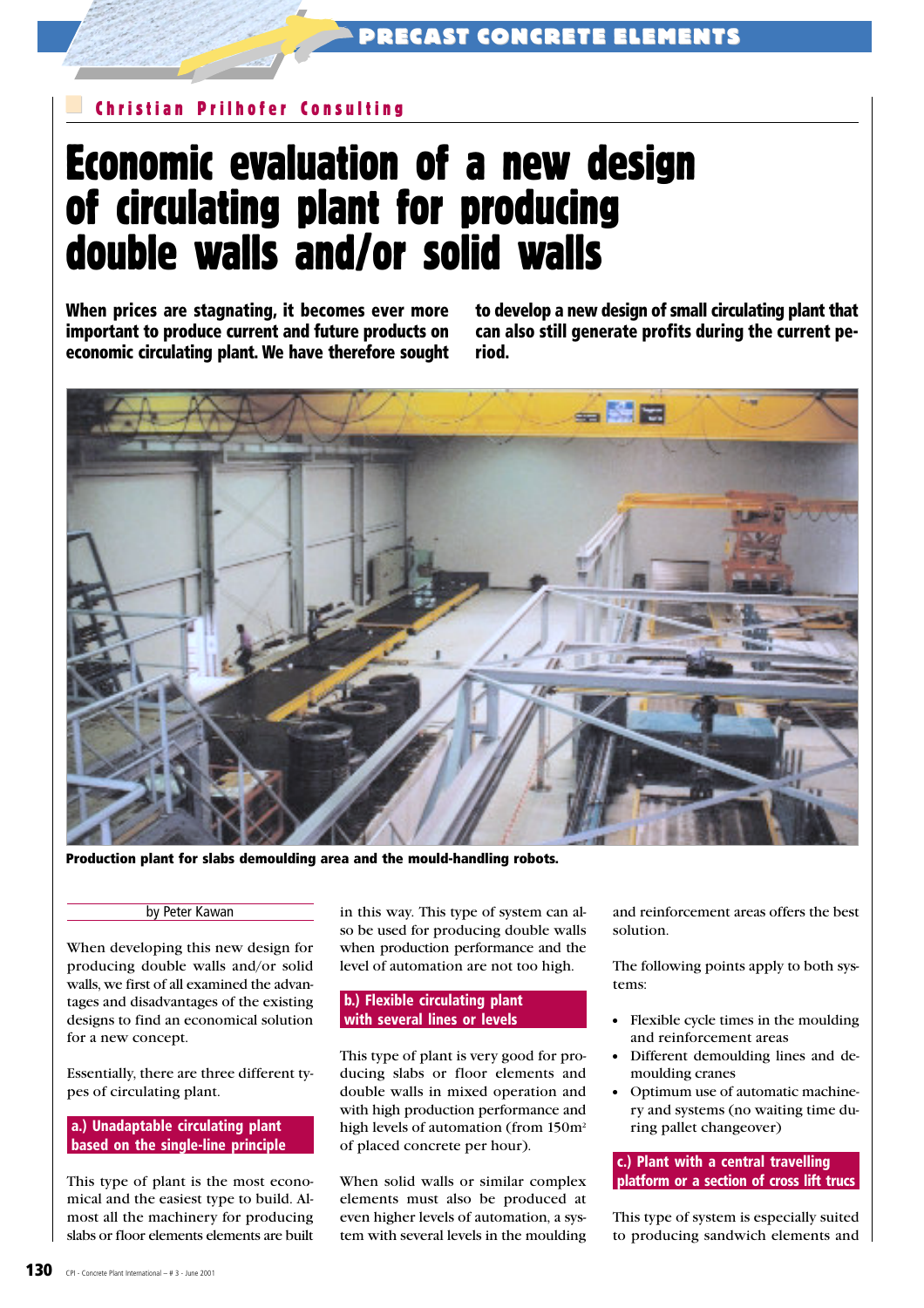## RECAST CONCRETE ELEMENTS



,

Demoulding area: production plant for roofing elements and double walls

parts for industrial construction (individual items more than 30 tonnes in weight and 1m high can be produced). We have also constructed such a system for producing solid walls and double walls.

The difference between this system and those described above is that the pallets in the moulding and reinforcement area are not conveyed by means of rollers and friction wheels but instead by means of a central travelling platform (the most economical solution) or pairs of cross lift trucks on each workstation.

In this type of system, 3 of which we have already produced, the pallets can be conveyed from one workstation to the next at any time, without having to take cycle times into account.

But what would a new design for a circulating plant for producing products for double walls and solid walls look like?

#### **The basic details of the new design are as follows:**

- Compact pallets, 3.0 x 8.5 m
- Loading level, 60%
- Area covered per pallet,  $15 \text{ m}^2$
- System performance of 6 pallets per hour (single skin) during double wall production and 3 palettes per hour

during solid wall production

Resulting in an output of  $45m^2$  of finished wall per hour, i.e. 63,000m<sup>2</sup> of finished wall per year on single shift operation or 126,000m<sup>2</sup> of finished wall per year when operating two shifts.

The above performance is based on the following personnel requirements:

The various components for the new design of circulating plant are as follows:

#### *Hardening chamber:*

The hardening chamber is designed with 4 shelves with optional access. Segmented gates can be fitted in front of the individual shelf areas and the shelf service unit, which can be designed to run above or below, is fitted with an opening mechanism for these segmented gates. **Amount of shelf area: 4 x 14**

#### *Demoulding area and exit vehicle:*

Solid walls can be pre-demoulded in the demoulding area. The wall elements can be removed at the tilting station, which is designed as a passing station, and the wall frame stored.

The mouldings from double wall production are removed at the next pallet position. Up to 6 stacking areas could be provided for in the production hall, between which an exit vehicle with three cross-lift trucks is arranged to take the conveying frame with the walls outside.

#### *Cleaning:*

A static cleaning and lubrication unit is arranged between the pallets to clean and lubricate them. Cleaning arrangements are subsequently planned for the parking system and the magnets.

| <b>Double and solid walls</b> |   |                  | Solid walls                              |           |                                        |  |
|-------------------------------|---|------------------|------------------------------------------|-----------|----------------------------------------|--|
| <b>Demoulding</b>             | 2 | <b>Employees</b> | <b>Demoulding</b>                        | $2 - 3$   | <b>Employees</b>                       |  |
| <b>Moulding</b>               | B | <b>Employees</b> | <b>Moulding</b>                          | $3 - 4$   | <b>Employees</b>                       |  |
| <b>Reinforcing</b>            | 3 | Employees*       | <b>Reinforcing</b>                       | $3 - 4$   | <b>Employees*</b>                      |  |
| <b>Concreting</b>             |   | <b>Employee</b>  | Concreting                               | $1 - 1.5$ | <b>Employees</b>                       |  |
| <b>Turning</b>                |   |                  |                                          |           |                                        |  |
| (Smoothing)                   |   | <b>Employee</b>  | Smoothing, Finishing $1 - 1.5$ Employees |           |                                        |  |
| Total:                        |   | 10 Employees     | Total:                                   |           | $10 - 14$ Employees                    |  |
|                               |   |                  |                                          |           | $\star$ 1 of whom is the shift foreman |  |

The performance and personnel requirements for the different system designs produce the following man-hour figures per m<sup>2</sup> (estimated by Prilhofer):

#### *Moulding stations:*

A laser is used on each of the moulding stations to project the element's geo-

|            |                               |                     |       | Man-hours per m <sup>2</sup> |
|------------|-------------------------------|---------------------|-------|------------------------------|
| l Products | <b>Personnel requirements</b> | Output <sup>*</sup> | Wall  | <b>Prod. 50/50</b>           |
| $DW+SW$    | <b>10 Employees</b>           | $45 \text{ m}^2$ /h | 0.222 | 0.244                        |
| <b>SW</b>  | 10-14 Employees               | $45 \text{ m}^2$ /h | 0.267 | $\overline{\phantom{0}}$     |